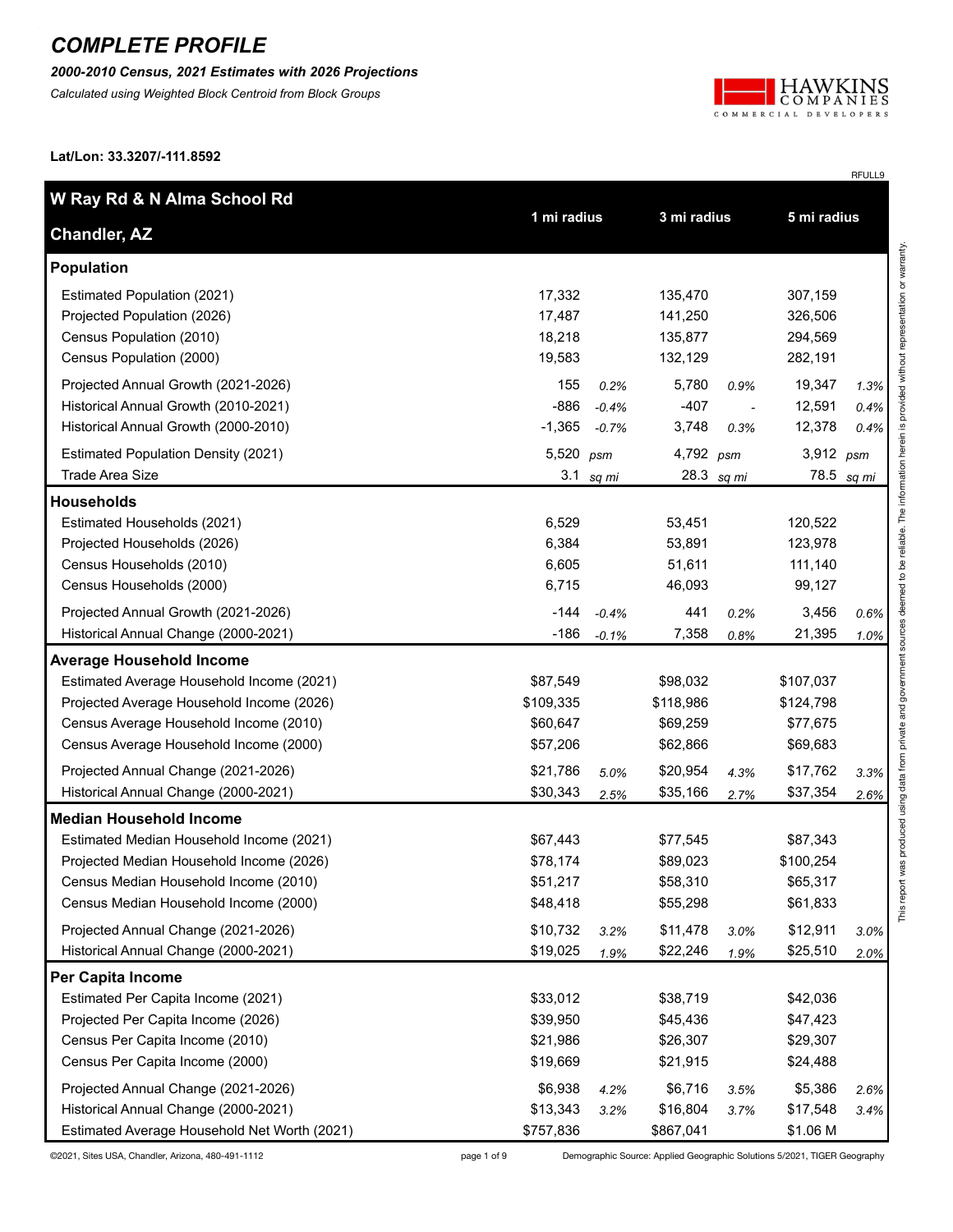#### *2000-2010 Census, 2021 Estimates with 2026 Projections*

*Calculated using Weighted Block Centroid from Block Groups*



RFULL9

**Lat/Lon: 33.3207/-111.8592**

| W Ray Rd & N Alma School Rd                   |        |             |         |                            |         |       |
|-----------------------------------------------|--------|-------------|---------|----------------------------|---------|-------|
| <b>Chandler, AZ</b>                           |        | 1 mi radius |         | 3 mi radius<br>5 mi radius |         |       |
| <b>Race and Ethnicity</b>                     |        |             |         |                            |         |       |
| Total Population (2021)                       | 17,332 |             | 135,470 |                            | 307,159 |       |
| White (2021)                                  | 11,268 | 65.0%       | 89,541  | 66.1%                      | 215,015 | 70.0% |
| Black or African American (2021)              | 907    | 5.2%        | 9,123   | 6.7%                       | 19,175  | 6.2%  |
| American Indian or Alaska Native (2021)       | 348    | 2.0%        | 2,665   | 2.0%                       | 5,108   | 1.7%  |
| Asian (2021)                                  | 964    | 5.6%        | 9,633   | 7.1%                       | 23,114  | 7.5%  |
| Hawaiian or Pacific Islander (2021)           | 28     | 0.2%        | 305     | 0.2%                       | 868     | 0.3%  |
| Other Race (2021)                             | 3,006  | 17.3%       | 17,741  | 13.1%                      | 29,485  | 9.6%  |
| Two or More Races (2021)                      | 810    | 4.7%        | 6,462   | 4.8%                       | 14,396  | 4.7%  |
| Population < 18 (2021)                        | 4,027  | 23.2%       | 30,958  | 22.9%                      | 69,515  | 22.6% |
| White Not Hispanic                            | 1,237  | 30.7%       | 11,315  | 36.5%                      | 30,510  | 43.9% |
| <b>Black or African American</b>              | 213    | 5.3%        | 2,364   | 7.6%                       | 4,977   | 7.2%  |
| Asian                                         | 171    | 4.2%        | 1,892   | 6.1%                       | 4,703   | 6.8%  |
| Other Race Not Hispanic                       | 258    | 6.4%        | 2,316   | 7.5%                       | 5,302   | 7.6%  |
| Hispanic                                      | 2,148  | 53.3%       | 13,071  | 42.2%                      | 24,024  | 34.6% |
| Not Hispanic or Latino Population (2021)      | 10,511 | 60.6%       | 92,579  | 68.3%                      | 227,705 | 74.1% |
| Not Hispanic White                            | 8,083  | 76.9%       | 68,877  | 74.4%                      | 174,839 | 76.8% |
| Not Hispanic Black or African American        | 824    | 7.8%        | 8,276   | 8.9%                       | 17,380  | 7.6%  |
| Not Hispanic American Indian or Alaska Native | 198    | 1.9%        | 1,936   | 2.1%                       | 3,840   | 1.7%  |
| Not Hispanic Asian                            | 925    | 8.8%        | 9,092   | 9.8%                       | 21,857  | 9.6%  |
| Not Hispanic Hawaiian or Pacific Islander     | 28     | 0.3%        | 279     | 0.3%                       | 792     | 0.3%  |
| Not Hispanic Other Race                       | 37     | 0.4%        | 439     | 0.5%                       | 492     | 0.2%  |
| Not Hispanic Two or More Races                | 417    | 4.0%        | 3,679   | 4.0%                       | 8,507   | 3.7%  |
| Hispanic or Latino Population (2021)          | 6,821  | 39.4%       | 42,891  | 31.7%                      | 79,454  | 25.9% |
| <b>Hispanic White</b>                         | 3,185  | 46.7%       | 20,664  | 48.2%                      | 40,176  | 50.6% |
| Hispanic Black or African American            | 84     | 1.2%        | 847     | 2.0%                       | 1,795   | 2.3%  |
| Hispanic American Indian or Alaska Native     | 150    | 2.2%        | 728     | 1.7%                       | 1,268   | 1.6%  |
| Hispanic Asian                                | 39     | 0.6%        | 541     | 1.3%                       | 1,257   | 1.6%  |
| Hispanic Hawaiian or Pacific Islander         |        |             | 26      |                            | 76      |       |
| Hispanic Other Race                           | 2,969  | 43.5%       | 17,302  | 40.3%                      | 28,993  | 36.5% |
| Hispanic Two or More Races                    | 393    | 5.8%        | 2,783   | 6.5%                       | 5,889   | 7.4%  |
| Not Hispanic or Latino Population (2010)      | 11,228 | 61.6%       | 97,078  | 71.4%                      | 230,578 | 78.3% |
| Hispanic or Latino Population (2010)          | 6,990  | 38.4%       | 38,799  | 28.6%                      | 63,991  | 21.7% |
| Not Hispanic or Latino Population (2000)      | 13,768 | 70.3%       | 100,420 | 76.0%                      | 231,749 | 82.1% |
| Hispanic or Latino Population (2000)          | 5,815  | 29.7%       | 31,709  | 24.0%                      | 50,441  | 17.9% |
| Not Hispanic or Latino Population (2026)      | 10,450 | 59.8%       | 94,814  | 67.1%                      | 237,869 | 72.9% |
| Hispanic or Latino Population (2026)          | 7,037  | 40.2%       | 46,436  | 32.9%                      | 88,637  | 27.1% |
| Projected Annual Growth (2021-2026)           | 216    |             | 3,544   |                            | 9,183   |       |
| Historical Annual Growth (2000-2010)          | 1,175  | 2.0%        | 7,091   | 2.2%                       | 13,549  | 2.7%  |

©2021, Sites USA, Chandler, Arizona, 480-491-1112 page 2 of 9 Demographic Source: Applied Geographic Solutions 5/2021, TIGER Geography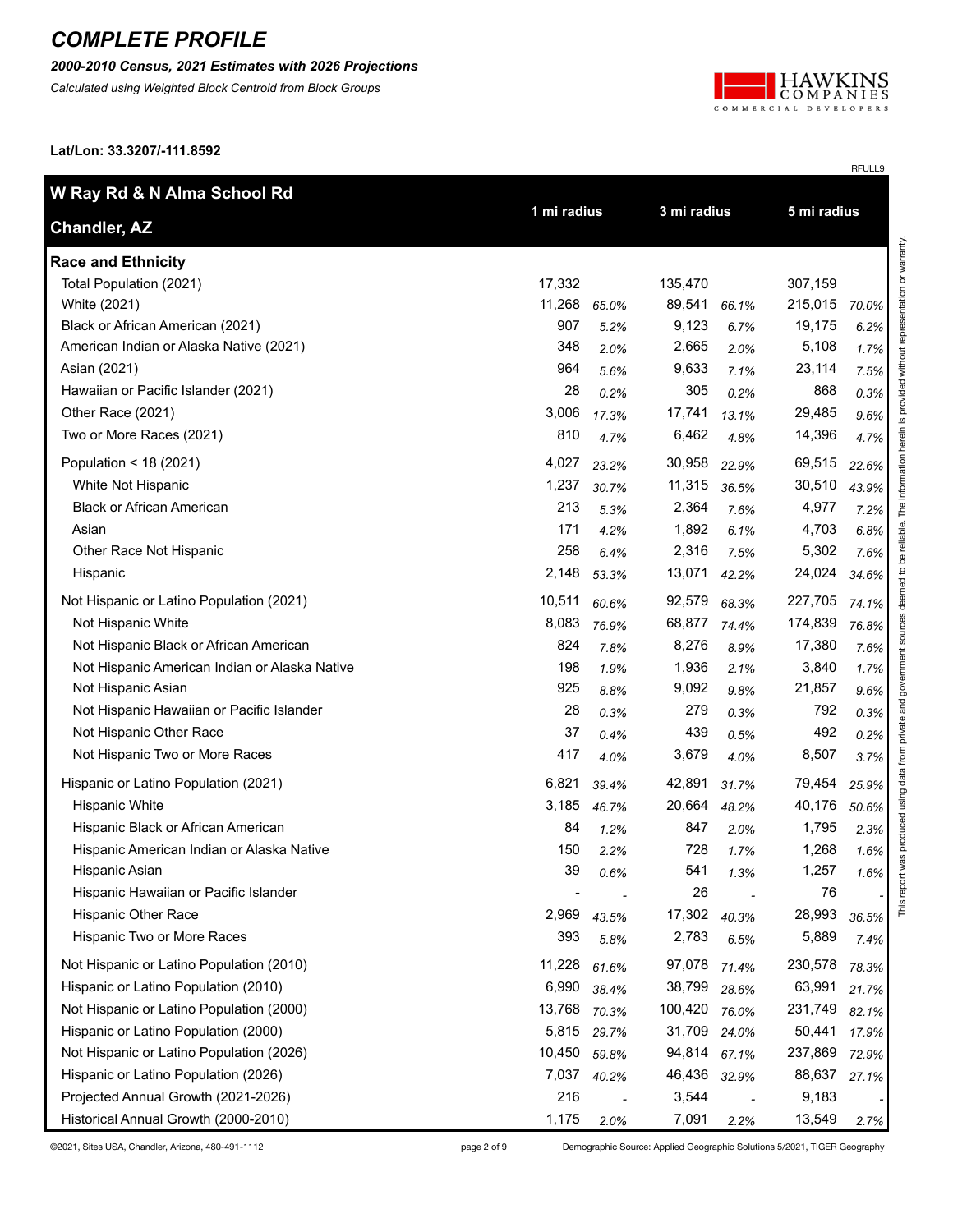### *2000-2010 Census, 2021 Estimates with 2026 Projections*

*Calculated using Weighted Block Centroid from Block Groups*



RFULL9

**Lat/Lon: 33.3207/-111.8592**

| W Ray Rd & N Alma School Rd           |             |             | 3 mi radius |             | 5 mi radius |       |
|---------------------------------------|-------------|-------------|-------------|-------------|-------------|-------|
| <b>Chandler, AZ</b>                   | 1 mi radius |             |             |             |             |       |
| <b>Total Age Distribution (2021)</b>  |             |             |             |             |             |       |
| <b>Total Population</b>               | 17,332      |             | 135,470     |             | 307,159     |       |
| Age Under 5 Years                     | 1,044       | 6.0%        | 8,338       | 6.2%        | 18,063      | 5.9%  |
| Age 5 to 9 Years                      | 1,100       | 6.3%        | 8,552       | 6.3%        | 19,142      | 6.2%  |
| Age 10 to 14 Years                    | 1,190       | 6.9%        | 9,009       | 6.7%        | 20,563      | 6.7%  |
| Age 15 to 19 Years                    | 1,175       | 6.8%        | 8,930       | 6.6%        | 20,168      | 6.6%  |
| Age 20 to 24 Years                    | 1,162       | 6.7%        | 9,739       | 7.2%        | 20,639      | 6.7%  |
| Age 25 to 29 Years                    | 1,429       | 8.2%        | 11,837      | 8.7%        | 24,240      | 7.9%  |
| Age 30 to 34 Years                    | 1,374       | 7.9%        | 11,071      | 8.2%        | 23,797      | 7.7%  |
| Age 35 to 39 Years                    | 1,167       | 6.7%        | 9,744       | 7.2%        | 21,897      | 7.1%  |
| Age 40 to 44 Years                    | 1,133       | 6.5%        | 9,006       | 6.6%        | 20,753      | 6.8%  |
| Age 45 to 49 Years                    | 1,173       | 6.8%        | 8,943       | 6.6%        | 20,867      | 6.8%  |
| Age 50 to 54 Years                    | 1,104       | 6.4%        | 8,838       | 6.5%        | 20,767      | 6.8%  |
| Age 55 to 59 Years                    | 1,008       | 5.8%        | 8,303       | 6.1%        | 19,956      | 6.5%  |
| Age 60 to 64 Years                    | 935         | 5.4%        | 7,147       | 5.3%        | 17,319      | 5.6%  |
| Age 65 to 69 Years                    | 703         | 4.1%        | 5,194       | 3.8%        | 13,036      | 4.2%  |
| Age 70 to 74 Years                    | 667         | 3.8%        | 4,323       | 3.2%        | 10,375      | 3.4%  |
| Age 75 to 79 Years                    | 441         | 2.5%        | 2,847       | 2.1%        | 6,888       | 2.2%  |
| Age 80 to 84 Years                    | 264         | 1.5%        | 1,785       | 1.3%        | 4,268       | 1.4%  |
| Age 85 Years or Over                  | 264         | 1.5%        | 1,864       | 1.4%        | 4,424       | 1.4%  |
| Median Age                            | 34.9        |             | 34.6        |             | 36.1        |       |
| Age 19 Years or Less                  | 4,509       | 26.0%       | 34,830      | 25.7%       | 77,935      | 25.4% |
| Age 20 to 64 Years                    | 10,485      | 60.5%       | 84,627      | 62.5%       | 190,234     | 61.9% |
| Age 65 Years or Over                  | 2,338       | 13.5%       | 16,013      | 11.8%       | 38,990      | 12.7% |
| <b>Female Age Distribution (2021)</b> |             |             |             |             |             |       |
| Female Population                     | 8,779       | 50.7%       | 68,917      | 50.9%       | 156,177     | 50.8% |
| Age Under 5 Years                     | 539         | 6.1%        | 4,050       | 5.9%        | 8,838       | 5.7%  |
| Age 5 to 9 Years                      | 520         | 5.9%        | 4,145       | 6.0%        | 9,227       | 5.9%  |
| Age 10 to 14 Years                    | 583         | 6.6%        | 4,390       | 6.4%        | 10,033      | 6.4%  |
| Age 15 to 19 Years                    | 565         | 6.4%        | 4,362       | 6.3%        | 9,811       | 6.3%  |
| Age 20 to 24 Years                    | 557         | 6.3%        | 4,835       | 7.0%        | 10,161      | 6.5%  |
| Age 25 to 29 Years                    | 706         | 8.0%        | 5,891       | 8.5%        | 11,996      | 7.7%  |
| Age 30 to 34 Years                    | 654         | 7.5%        | 5,427       | 7.9%        | 11,855      | 7.6%  |
| Age 35 to 39 Years                    | 585         | 6.7%        | 4,857       | 7.0%        | 10,917      | 7.0%  |
| Age 40 to 44 Years                    | 593         | 6.8%        | 4,617       | 6.7%        | 10,604      | 6.8%  |
| Age 45 to 49 Years                    | 586         | 6.7%        | 4,570       | 6.6%        | 10,731      | 6.9%  |
| Age 50 to 54 Years                    | 602         | 6.9%        | 4,622       | 6.7%        | 10,821      | 6.9%  |
| Age 55 to 59 Years                    | 520         | 5.9%        | 4,323       | 6.3%        | 10,453      | 6.7%  |
| Age 60 to 64 Years                    | 467         | 5.3%        | 3,798       | 5.5%        | 8,990       | 5.8%  |
| Age 65 to 69 Years                    | 388         | 4.4%        | 2,783       | 4.0%        | 6,851       | 4.4%  |
| Age 70 to 74 Years                    | 359         | 4.1%        | 2,389       | 3.5%        | 5,629       | 3.6%  |
| Age 75 to 79 Years                    | 232         | 2.6%        | 1,560       | 2.3%        | 3,758       | 2.4%  |
| Age 80 to 84 Years                    | 146         | 1.7%        | 1,067       | 1.5%        | 2,570       | 1.6%  |
| Age 85 Years or Over                  | 177         | 2.0%        | 1,231       | 1.8%        | 2,932       | 1.9%  |
| Female Median Age                     | 36.2        |             | 35.7        |             | 37.3        |       |
| Age 19 Years or Less                  | 2,207       | 25.1%       | 16,947      | 24.6%       | 37,909      | 24.3% |
| Age 20 to 64 Years                    | 5,270       | 60.0%       | 42,941      | 62.3%       | 96,528      | 61.8% |
| Age 65 Years or Over                  |             | 1,302 14.8% |             | 9,030 13.1% | 21,741      | 13.9% |

©2021, Sites USA, Chandler, Arizona, 480-491-1112 page 3 of 9 Demographic Source: Applied Geographic Solutions 5/2021, TIGER Geography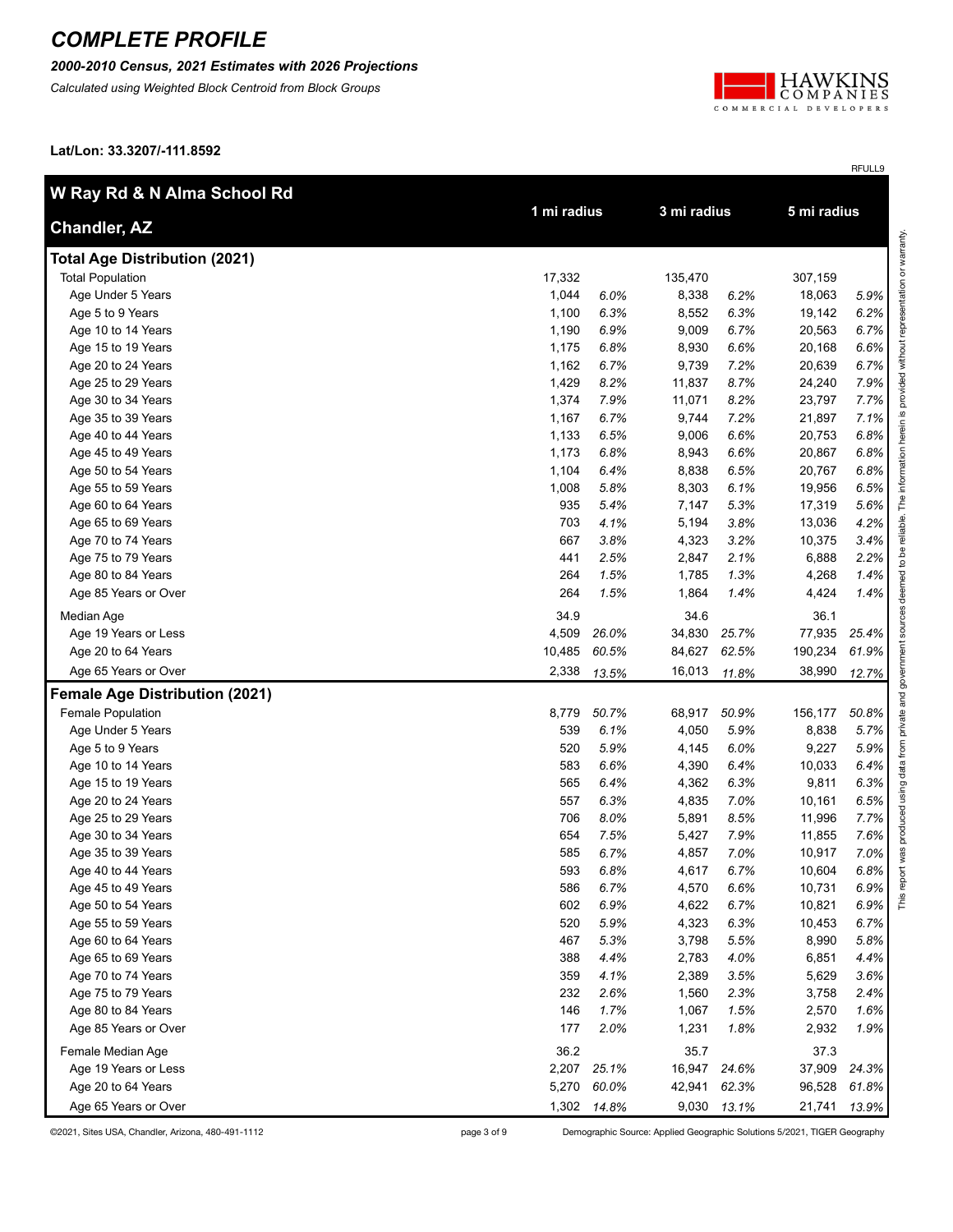### *2000-2010 Census, 2021 Estimates with 2026 Projections*

*Calculated using Weighted Block Centroid from Block Groups*



RFULL9

**Lat/Lon: 33.3207/-111.8592**

| W Ray Rd & N Alma School Rd         |             |          |             |                |             |       |
|-------------------------------------|-------------|----------|-------------|----------------|-------------|-------|
| <b>Chandler, AZ</b>                 | 1 mi radius |          | 3 mi radius |                | 5 mi radius |       |
| <b>Male Age Distribution (2021)</b> |             |          |             |                |             |       |
| Male Population                     | 8,553       | 49.3%    | 66,553      | 49.1%          | 150,982     | 49.2% |
| Age Under 5 Years                   | 505         | 5.9%     | 4,288       | 6.4%           | 9,226       | 6.1%  |
| Age 5 to 9 Years                    | 580         | 6.8%     | 4,408       | 6.6%           | 9,915       | 6.6%  |
| Age 10 to 14 Years                  | 607         | 7.1%     | 4,620       | 6.9%           | 10,530      | 7.0%  |
| Age 15 to 19 Years                  | 610         | 7.1%     | 4,568       | 6.9%           | 10,357      | 6.9%  |
| Age 20 to 24 Years                  | 605         | 7.1%     | 4,904       | 7.4%           | 10,478      | 6.9%  |
| Age 25 to 29 Years                  | 723         | 8.5%     | 5,946       | 8.9%           | 12,244      | 8.1%  |
| Age 30 to 34 Years                  | 720         | 8.4%     | 5,644       | 8.5%           | 11,942      | 7.9%  |
| Age 35 to 39 Years                  | 581         | 6.8%     | 4,887       | 7.3%           | 10,980      | 7.3%  |
| Age 40 to 44 Years                  | 540         | 6.3%     | 4,388       | 6.6%           | 10,149      | 6.7%  |
| Age 45 to 49 Years                  | 587         | 6.9%     | 4,373       | 6.6%           | 10,136      | 6.7%  |
| Age 50 to 54 Years                  | 502         | 5.9%     | 4,215       | 6.3%           | 9,946       | 6.6%  |
| Age 55 to 59 Years                  | 488         | 5.7%     | 3,980       | 6.0%           | 9,503       | 6.3%  |
| Age 60 to 64 Years                  | 469         | 5.5%     | 3,349       | 5.0%           | 8,329       | 5.5%  |
| Age 65 to 69 Years                  | 314         | 3.7%     | 2,411       | 3.6%           | 6,185       | 4.1%  |
| Age 70 to 74 Years                  | 308         | 3.6%     | 1,935       | 2.9%           | 4,746       | 3.1%  |
| Age 75 to 79 Years                  | 209         | 2.4%     | 1,286       | 1.9%           | 3,130       | 2.1%  |
| Age 80 to 84 Years                  | 119         | 1.4%     | 719         | 1.1%           | 1,697       | 1.1%  |
| Age 85 Years or Over                | 87          | 1.0%     | 633         | 1.0%           | 1,492       | 1.0%  |
| Male Median Age                     | 33.7        |          | 33.6        |                | 35.0        |       |
| Age 19 Years or Less                | 2,302       | 26.9%    | 17,883      | 26.9%          | 40,027      | 26.5% |
| Age 20 to 64 Years                  | 5,215       | 61.0%    | 41,686      | 62.6%          | 93,706      | 62.1% |
| Age 65 Years or Over                | 1,036       | 12.1%    | 6,983       | 10.5%          | 17,249      | 11.4% |
| Males per 100 Females (2021)        |             |          |             |                |             |       |
| <b>Overall Comparison</b>           |             |          |             |                |             |       |
| Age Under 5 Years                   | 94          | 48.4%    | 106         | 51.4%          | 104         | 51.1% |
| Age 5 to 9 Years                    | 111         | 52.7%    | 106         | 51.5%          | 107         | 51.8% |
| Age 10 to 14 Years                  | 104         | 51.0%    | 105         | 51.3%          | 105         | 51.3% |
| Age 15 to 19 Years                  | 108         | 51.9%    | 105         | 51.2%          | 106         | 51.4% |
| Age 20 to 24 Years                  | 109         | 52.1%    | 101         | 50.4%          | 103         | 50.8% |
| Age 25 to 29 Years                  | 102         | 50.6%    | 101         | 50.2%          | 102         | 50.5% |
| Age 30 to 34 Years                  | 110         | 52.4%    | 104         | 51.0%          | 101         | 50.2% |
| Age 35 to 39 Years                  | 99          | 49.8%    | 101         | 50.2%          | 101         | 50.1% |
| Age 40 to 44 Years                  |             | 91 47.7% |             | 95 48.7%       | 96          | 48.9% |
| Age 45 to 49 Years                  | 100         | 50.0%    | 96          | 48.9%          | 94          | 48.6% |
| Age 50 to 54 Years                  | 83          | 45.5%    | 91          | 47.7%          | 92          | 47.9% |
| Age 55 to 59 Years                  | 94          | 48.4%    | 92          | 47.9%          | 91          | 47.6% |
| Age 60 to 64 Years                  | 100         | 50.1%    | 88          | 46.9%          | 93          | 48.1% |
| Age 65 to 69 Years                  | 81          | 44.7%    | 87          | 46.4%          | 90          | 47.4% |
| Age 70 to 74 Years                  | 86          | 46.1%    | 81          | 44.8%<br>45.2% | 84          | 45.7% |
| Age 75 to 79 Years                  | 90          | 47.3%    | 82          |                | 83          | 45.4% |
| Age 80 to 84 Years                  | 81          | 44.9%    | 67          | 40.3%          | 66          | 39.8% |
| Age 85 Years or Over                | 49          | 32.9%    | 51          | 34.0%          | 51          | 33.7% |
| Age 19 Years or Less                | 104         | 51.1%    | 106         | 51.3%          | 106         | 51.4% |
| Age 20 to 39 Years                  | 105         | 51.2%    |             | 102 50.4%      | 102         | 50.4% |
| Age 40 to 64 Years                  | 93          | 48.3%    | 93          | 48.1%          | 93          | 48.2% |
| Age 65 Years or Over                |             | 80 44.3% |             | 77 43.6%       | 79          | 44.2% |

©2021, Sites USA, Chandler, Arizona, 480-491-1112 page 4 of 9 Demographic Source: Applied Geographic Solutions 5/2021, TIGER Geography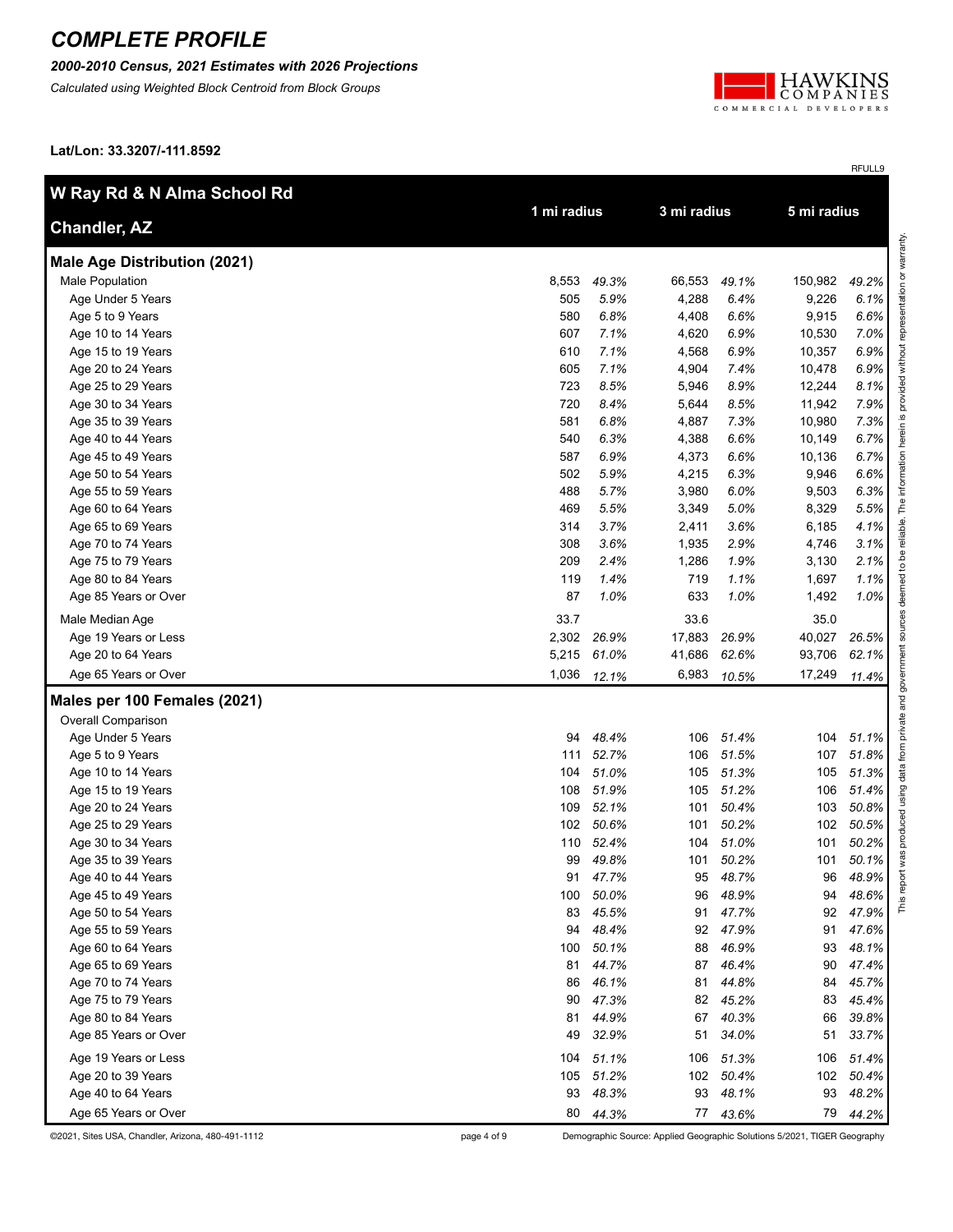#### *2000-2010 Census, 2021 Estimates with 2026 Projections*

*Calculated using Weighted Block Centroid from Block Groups*



RFULL9

**Lat/Lon: 33.3207/-111.8592**

| W Ray Rd & N Alma School Rd                  | 3 mi radius  |             |               |             |              |         |                                              |
|----------------------------------------------|--------------|-------------|---------------|-------------|--------------|---------|----------------------------------------------|
| <b>Chandler, AZ</b>                          |              | 1 mi radius |               | 5 mi radius |              |         |                                              |
| Household Type (2021)                        |              |             |               |             |              |         | provided without representation or warranty. |
| <b>Total Households</b>                      | 6,529        |             | 53,451        |             | 120,522      |         |                                              |
| Households with Children                     | 2,171        | 33.2%       | 17,418 32.6%  |             | 39,503       | 32.8%   |                                              |
| Average Household Size                       | 2.6          |             | 2.5           |             | 2.5          |         |                                              |
| Household Density per Square Mile            | 2,079        |             | 1,891         |             | 1,535        |         |                                              |
| <b>Population Family</b>                     | 14,156 81.7% |             | 107,872 79.6% |             | 249,470      | 81.2%   |                                              |
| Population Non-Family                        |              | 3,137 18.1% | 27,182 20.1%  |             | 56,767       | 18.5%   |                                              |
| <b>Population Group Quarters</b>             | 40           | 0.2%        | 416           | 0.3%        | 922          | 0.3%    |                                              |
| Family Households                            | 4,188        | 64.2%       | 33,197 62.1%  |             | 78,112       | 64.8%   |                                              |
| Married Couple Households                    |              | 2,815 67.2% | 22,525 67.9%  |             | 56,032 71.7% |         |                                              |
| Other Family Households with Children        |              | 1,374 32.8% | 10,671        | 32.1%       | 22,080       | 28.3%   |                                              |
| Family Households with Children              |              | 2,145 51.2% | 17,182 51.8%  |             | 39,017       | 49.9%   |                                              |
| Married Couple with Children                 |              | 1,273 59.3% | 10,314 60.0%  |             | 24,998       | 64.1%   | The inform                                   |
| Other Family Households with Children        | 873          | 40.7%       | 6,868         | 40.0%       | 14,019       | 35.9%   |                                              |
| Family Households No Children                | 2,043        | 48.8%       | 16,014        | 48.2%       | 39,095       | 50.1%   | reliable.                                    |
| Married Couple No Children                   |              | 1,542 75.5% | 12,211        | 76.3%       | 31,034       | 79.4%   | å                                            |
| Other Family Households No Children          | 501          | 24.5%       | 3,803         | 23.7%       | 8,061        | 20.6%   | ed to                                        |
| Non-Family Households                        | 2,340        | 35.8%       | 20,254        | 37.9%       | 42,410       | 35.2%   | deer                                         |
| Non-Family Households with Children          | 25           | 1.1%        | 236           | 1.2%        | 486          | $1.1\%$ |                                              |
| Non-Family Households No Children            | 2,315        | 98.9%       | 20,018        | 98.8%       | 41,924       | 98.9%   |                                              |
| Average Family Household Size                | 3.4          |             | 3.2           |             | 3.2          |         |                                              |
| Average Family Income                        | \$102,232    |             | \$117,039     |             | \$127,323    |         |                                              |
| Median Family Income                         | \$80,527     |             | \$91,655      |             | \$104,777    |         |                                              |
| Average Non-Family Household Size            | 1.3          |             | 1.3           |             | 1.3          |         | private and government                       |
| <b>Marital Status (2021)</b>                 |              |             |               |             |              |         |                                              |
| Population Age 15 Years or Over              | 13,998       |             | 109,570       |             | 249,392      |         | data from                                    |
| <b>Never Married</b>                         | 4,986        | 35.6%       | 40,105        | 36.6%       | 86,249       | 34.6%   |                                              |
| <b>Currently Married</b>                     | 6,065        | 43.3%       | 46,864        | 42.8%       | 114,975      | 46.1%   | using                                        |
| <b>Previously Married</b>                    | 2,947        | 21.1%       | 22,600        | 20.6%       | 48,168       | 19.3%   |                                              |
| Separated                                    | 627          | 21.3%       | 4,119         | 18.2%       | 8,639        | 17.9%   | produced                                     |
| Widowed                                      | 399          | 13.5%       |               | 3,920 17.3% | 8,863        | 18.4%   | was                                          |
| Divorced                                     | 1,922        | 65.2%       | 14,561        | 64.4%       | 30,666       | 63.7%   |                                              |
| <b>Educational Attainment (2021)</b>         |              |             |               |             |              |         | This repo                                    |
| Adult Population Age 25 Years or Over        | 11,660       |             | 90,901        |             | 208,586      |         |                                              |
| Elementary (Grade Level 0 to 8)              | 689          | 5.9%        | 3,975         | 4.4%        | 6,236        | 3.0%    |                                              |
| Some High School (Grade Level 9 to 11)       | 763          | 6.5%        | 4,541         | 5.0%        | 8,361        | 4.0%    |                                              |
| <b>High School Graduate</b>                  | 2,809        | 24.1%       | 18,511        | 20.4%       | 36,198       | 17.4%   |                                              |
| Some College                                 | 2,688        | 23.1%       | 20,710        | 22.8%       | 46,973       | 22.5%   |                                              |
| Associate Degree Only                        | 1,273        | 10.9%       | 9,130         | 10.0%       | 19,860       | 9.5%    |                                              |
| <b>Bachelor Degree Only</b>                  | 2,148        | 18.4%       | 22,622 24.9%  |             | 57,226       | 27.4%   |                                              |
| Graduate Degree                              | 1,290        | 11.1%       | 11,413        | 12.6%       | 33,731       | 16.2%   |                                              |
|                                              |              |             |               |             |              |         |                                              |
| Any College (Some College or Higher)         | 7,399        | 63.5%       | 63,875        | 70.3%       | 157,790      | 75.6%   |                                              |
| College Degree + (Bachelor Degree or Higher) |              | 3,438 29.5% | 34,035 37.4%  |             | 90,957       | 43.6%   |                                              |

©2021, Sites USA, Chandler, Arizona, 480-491-1112 page 5 of 9 Demographic Source: Applied Geographic Solutions 5/2021, TIGER Geography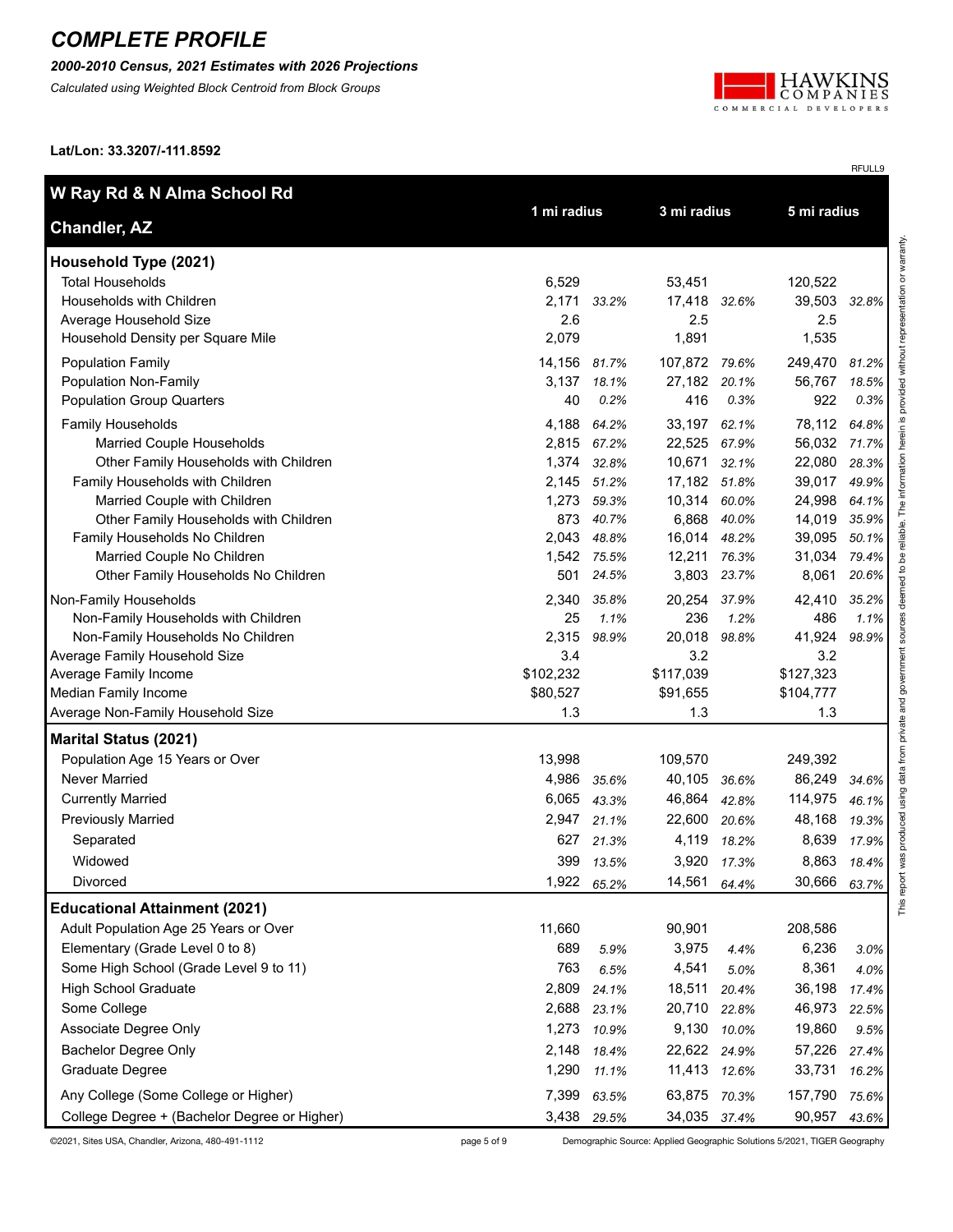#### *2000-2010 Census, 2021 Estimates with 2026 Projections*

*Calculated using Weighted Block Centroid from Block Groups*



RFULL9

**Lat/Lon: 33.3207/-111.8592**

| W Ray Rd & N Alma School Rd                    |        |             |              | 3 mi radius |             |       |
|------------------------------------------------|--------|-------------|--------------|-------------|-------------|-------|
| <b>Chandler, AZ</b>                            |        | 1 mi radius |              |             | 5 mi radius |       |
| <b>Housing</b>                                 |        |             |              |             |             |       |
| Total Housing Units (2021)                     | 6,940  |             | 55,862       |             | 125,545     |       |
| Total Housing Units (2010)                     | 7,341  |             | 55,803       |             | 119,805     |       |
| Historical Annual Growth (2010-2021)           | $-401$ | $-0.5%$     | 59           |             | 5,740       | 0.4%  |
| Housing Units Occupied (2021)                  | 6,529  | 94.1%       | 53,451       | 95.7%       | 120,522     | 96.0% |
| Housing Units Owner-Occupied                   | 4,134  | 63.3%       | 30,080       | 56.3%       | 74,428      | 61.8% |
| Housing Units Renter-Occupied                  | 2,395  | 36.7%       | 23,371       | 43.7%       | 46,094      | 38.2% |
| Housing Units Vacant (2021)                    | 411    | 5.9%        | 2,412        | 4.3%        | 5,023       | 4.0%  |
| Household Size (2021)                          |        |             |              |             |             |       |
| <b>Total Households</b>                        | 6,529  |             | 53,451       |             | 120,522     |       |
| 1 Person Households                            | 1,738  | 26.6%       | 14,983       | 28.0%       | 31,521      | 26.2% |
| 2 Person Households                            | 2,081  | 31.9%       | 17,481       | 32.7%       | 40,348      | 33.5% |
| 3 Person Households                            | 990    | 15.2%       | 8,577        | 16.0%       | 20,123      | 16.7% |
| 4 Person Households                            | 797    | 12.2%       | 6,671        | 12.5%       | 16,354      | 13.6% |
| 5 Person Households                            | 526    | 8.1%        | 3,300        | 6.2%        | 7,346       | 6.1%  |
| 6 Person Households                            | 192    | 2.9%        | 1,380        | 2.6%        | 2,908       | 2.4%  |
| 7 or More Person Households                    | 206    | 3.2%        | 1,059        | 2.0%        | 1,921       | 1.6%  |
| <b>Household Income Distribution (2021)</b>    |        |             |              |             |             |       |
| HH Income \$200,000 or More                    | 415    | 6.4%        | 3,804        | 7.1%        | 11,765      | 9.8%  |
| HH Income \$150,000 to \$199,999               | 349    | 5.3%        | 3,926        | 7.3%        | 11,037      | 9.2%  |
| HH Income \$125,000 to \$149,999               | 414    | 6.3%        | 4,138        | 7.7%        | 10,605      | 8.8%  |
| HH Income \$100,000 to \$124,999               | 704    | 10.8%       | 6,027        | 11.3%       | 14,332      | 11.9% |
| HH Income \$75,000 to \$99,999                 | 974    | 14.9%       | 8,775        | 16.4%       | 19,420      | 16.1% |
| HH Income \$50,000 to \$74,999                 | 1,293  | 19.8%       | 10,944       | 20.5%       | 22,606      | 18.8% |
| HH Income \$35,000 to \$49,999                 | 926    | 14.2%       | 6,186        | 11.6%       | 12,318      | 10.2% |
| HH Income \$25,000 to \$34,999                 | 479    | 7.3%        | 3,756        | 7.0%        | 6,959       | 5.8%  |
| HH Income \$15,000 to \$24,999                 | 384    | 5.9%        | 2,764        | 5.2%        | 5,293       | 4.4%  |
| HH Income \$10,000 to \$14,999                 | 143    | 2.2%        | 1,062        | 2.0%        | 2,110       | 1.8%  |
| HH Income Under \$10,000                       | 447    | 6.9%        | 2,068        | 3.9%        | 4,077       | 3.4%  |
| <b>Household Vehicles (2021)</b>               |        |             |              |             |             |       |
| Households 0 Vehicles Available                | 326    | 5.0%        | 2,632        | 4.9%        | 4,789       | 4.0%  |
| Households 1 Vehicle Available                 | 2,155  | 33.0%       | 18,516       | 34.6%       | 37,826      | 31.4% |
| Households 2 Vehicles Available                | 2,455  | 37.6%       | 21,268       | 39.8%       | 50,221      | 41.7% |
| Households 3 or More Vehicles Available        | 1,592  | 24.4%       | 11,034       | 20.6%       | 27,685      | 23.0% |
| <b>Total Vehicles Available</b>                | 12,484 |             | 98,496       |             | 231,978     |       |
| Average Vehicles per Household                 | 1.9    |             | 1.8          |             | 1.9         |       |
| Owner-Occupied Household Vehicles              |        | 8,989 72.0% | 63,566 64.5% |             | 160,551     | 69.2% |
| Average Vehicles per Owner-Occupied Household  | 2.2    |             | 2.1          |             | 2.2         |       |
| Renter-Occupied Household Vehicles             | 3,495  | 28.0%       | 34,931       | 35.5%       | 71,426      | 30.8% |
| Average Vehicles per Renter-Occupied Household | 1.5    |             | 1.5          |             | 1.5         |       |
| Travel Time (2021)                             |        |             |              |             |             |       |
| Worker Base Age 16 years or Over               | 8,255  |             | 64,508       |             | 146,408     |       |
| Travel to Work in 14 Minutes or Less           | 2,414  | 29.2%       | 16,778       | 26.0%       | 37,218      | 25.4% |
| Travel to Work in 15 to 29 Minutes             | 3,371  | 40.8%       | 28,764       | 44.6%       | 64,425      | 44.0% |
| Travel to Work in 30 to 59 Minutes             | 2,113  | 25.6%       | 18,908       | 29.3%       | 44,372      | 30.3% |
| Travel to Work in 60 Minutes or More           | 528    | 6.4%        | 4,011        | 6.2%        | 9,207       | 6.3%  |
| Work at Home                                   | 520    | 6.3%        | 3,807        | 5.9%        | 9,712       | 6.6%  |
| Average Minutes Travel to Work                 | 20.8   |             | 21.7         |             | 22.2        |       |

©2021, Sites USA, Chandler, Arizona, 480-491-1112 page 6 of 9 Demographic Source: Applied Geographic Solutions 5/2021, TIGER Geography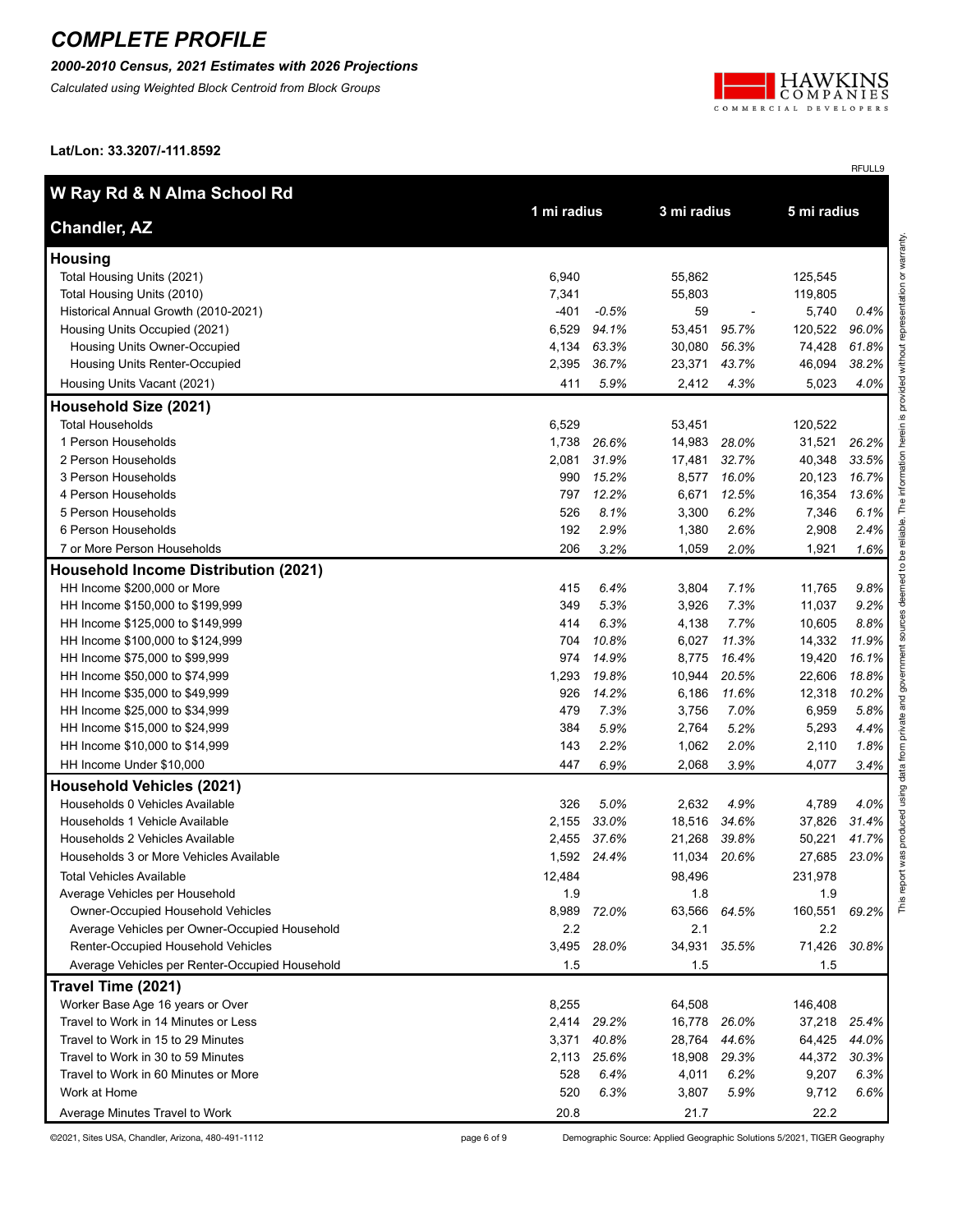### *2000-2010 Census, 2021 Estimates with 2026 Projections*

*Calculated using Weighted Block Centroid from Block Groups*



RFULL9

**Lat/Lon: 33.3207/-111.8592**

| W Ray Rd & N Alma School Rd                    |           |             |           | 3 mi radius  |           |       |
|------------------------------------------------|-----------|-------------|-----------|--------------|-----------|-------|
| <b>Chandler, AZ</b>                            |           | 1 mi radius |           | 5 mi radius  |           |       |
| <b>Transportation To Work (2021)</b>           |           |             |           |              |           |       |
| Worker Base Age 16 years or Over               | 8,255     |             | 64,508    |              | 146,408   |       |
| Drive to Work Alone                            | 6,440     | 78.0%       | 50,083    | 77.6%        | 113,456   | 77.5% |
| Drive to Work in Carpool                       | 748       | 9.1%        | 6,431     | 10.0%        | 14,230    | 9.7%  |
| Travel to Work by Public Transportation        | 139       | 1.7%        | 1,206     | 1.9%         | 2,775     | 1.9%  |
| Drive to Work on Motorcycle                    | 62        | 0.8%        | 300       | 0.5%         | 661       | 0.5%  |
| <b>Bicycle to Work</b>                         | 32        | 0.4%        | 532       | 0.8%         | 1,065     | 0.7%  |
| Walk to Work                                   | 163       | 2.0%        | 1,173     | 1.8%         | 2,346     | 1.6%  |
| <b>Other Means</b>                             | 151       | 1.8%        | 977       | 1.5%         | 2,162     | 1.5%  |
| Work at Home                                   | 520       | 6.3%        | 3,807     | 5.9%         | 9,712     | 6.6%  |
| Daytime Demographics (2021)                    |           |             |           |              |           |       |
| <b>Total Businesses</b>                        | 694       |             | 6,526     |              | 15,548    |       |
| <b>Total Employees</b>                         | 4,476     |             | 60,483    |              | 141,179   |       |
| Company Headquarter Businesses                 | 21        | 3.0%        | 210       | 3.2%         | 487       | 3.1%  |
| Company Headquarter Employees                  | 231       | 5.2%        | 9,103     | 15.1%        | 21,587    | 15.3% |
| <b>Employee Population per Business</b>        | 6.4       | to 1        |           | 9.3 to 1     | 9.1       | to 1  |
| Residential Population per Business            | 25.0 to 1 |             | 20.8 to 1 |              | 19.8 to 1 |       |
| Adj. Daytime Demographics Age 16 Years or Over | 9,232     |             | 95,319    |              | 219,835   |       |
| <b>Labor Force</b>                             |           |             |           |              |           |       |
| Labor Population Age 16 Years or Over (2021)   | 13,774    |             | 107,908   |              | 245,609   |       |
| Labor Force Total Males (2021)                 | 6,737     | 48.9%       | 52,386    | 48.5%        | 119,387   | 48.6% |
| Male Civilian Employed                         | 4,750     | 70.5%       | 37,882    | 72.3%        | 87,143    | 73.0% |
| Male Civilian Unemployed                       | 346       | 5.1%        | 2,750     | 5.3%         | 5,909     | 4.9%  |
| Males in Armed Forces                          |           |             | 53        | 0.1%         | 115       |       |
| Males Not in Labor Force                       | 1,640     | 24.3%       | 11,700    | 22.3%        | 26,220    | 22.0% |
| Labor Force Total Females (2021)               | 7,037     | 51.1%       | 55,523    | 51.5%        | 126,222   | 51.4% |
| Female Civilian Employed                       | 4,267     | 60.6%       | 35,133    | 63.3%        | 79,689    | 63.1% |
| Female Civilian Unemployed                     | 343       | 4.9%        | 2,139     | 3.9%         | 4,891     | 3.9%  |
| Females in Armed Forces                        |           |             | 4         |              | 5         |       |
| Females Not in Labor Force                     | 2,427     | 34.5%       | 18,247    | 32.9%        | 41,636    | 33.0% |
| <b>Unemployment Rate</b>                       | 689       | 5.0%        | 4,889     | 4.5%         | 10,801    | 4.4%  |
| Occupation (2021)                              |           |             |           |              |           |       |
| Occupation Population Age 16 Years or Over     | 9,018     |             | 73,016    |              | 166,832   |       |
| <b>Occupation Total Males</b>                  | 4,750     | 52.7%       |           | 37,882 51.9% | 87,143    | 52.2% |
| <b>Occupation Total Females</b>                |           | 4,267 47.3% |           | 35,133 48.1% | 79,689    | 47.8% |
| Management, Business, Financial Operations     | 1,540     | 17.1%       | 13,087    | 17.9%        | 32,091    | 19.2% |
| Professional, Related                          |           | 2,080 23.1% | 18,133    | 24.8%        | 46,197    | 27.7% |
| Service                                        |           | 1,753 19.4% |           | 11,223 15.4% | 23,351    | 14.0% |
| Sales, Office                                  | 2,005     | 22.2%       | 17,701    | 24.2%        | 38,700    | 23.2% |
| Farming, Fishing, Forestry                     | 24        | 0.3%        | 113       | 0.2%         | 220       | 0.1%  |
| Construction, Extraction, Maintenance          | 734       | 8.1%        | 5,567     | 7.6%         | 11,043    | 6.6%  |
| Production, Transport, Material Moving         | 882       | 9.8%        | 7,192     | 9.8%         | 15,230    | 9.1%  |
| <b>White Collar Workers</b>                    | 5,625     | 62.4%       | 48,921    | 67.0%        | 116,988   | 70.1% |
| <b>Blue Collar Workers</b>                     |           | 3,393 37.6% |           | 24,095 33.0% | 49,844    | 29.9% |
|                                                |           |             |           |              |           |       |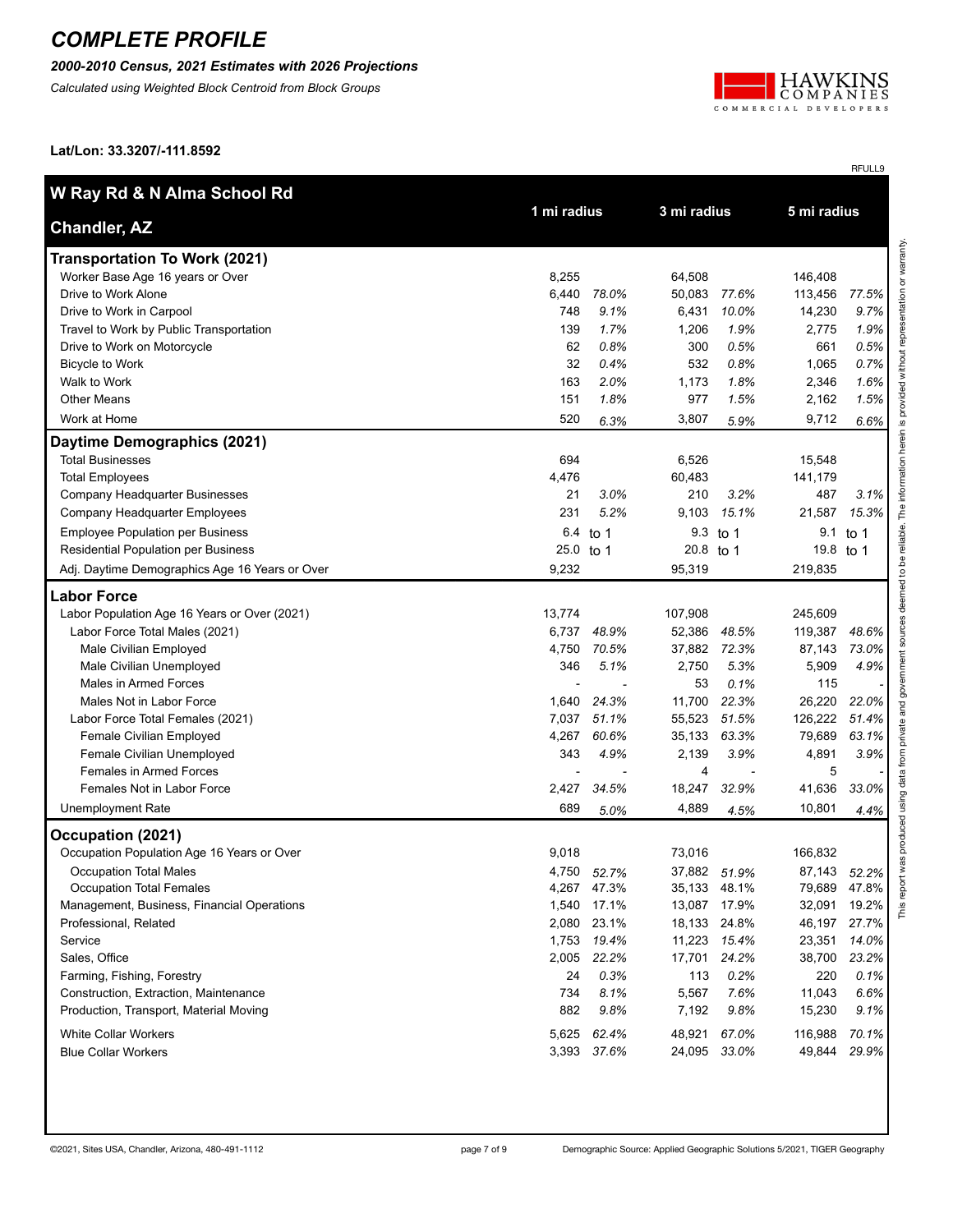#### *2000-2010 Census, 2021 Estimates with 2026 Projections*

*Calculated using Weighted Block Centroid from Block Groups*



RFULL9

**Lat/Lon: 33.3207/-111.8592**

| W Ray Rd & N Alma School Rd        |                |             | 3 mi radius |             |           |       |
|------------------------------------|----------------|-------------|-------------|-------------|-----------|-------|
| <b>Chandler, AZ</b>                |                | 1 mi radius |             | 5 mi radius |           |       |
| Units In Structure (2021)          |                |             |             |             |           |       |
| <b>Total Units</b>                 | 6,605          |             | 51,611      |             | 111,140   |       |
| 1 Detached Unit                    | 4,225          | 64.0%       | 32,096      | 62.2%       | 80,788    | 72.7% |
| 1 Attached Unit                    | 359            | 5.4%        | 2,735       | 5.3%        | 5,868     | 5.3%  |
| 2 Units                            | 34             | 0.5%        | 792         | 1.5%        | 1,217     | 1.1%  |
| 3 to 4 Units                       | 588            | 8.9%        | 2,939       | 5.7%        | 4,820     | 4.3%  |
| 5 to 9 Units                       | 672            | 10.2%       | 5,237       | 10.1%       | 8,412     | 7.6%  |
| 10 to 19 Units                     | 174            | 2.6%        | 3,278       | 6.4%        | 6,574     | 5.9%  |
| 20 to 49 Units                     | 46             | 0.7%        | 948         | 1.8%        | 2,711     | 2.4%  |
| 50 or More Units                   | 212            | 3.2%        | 3,539       | 6.9%        | 7,272     | 6.5%  |
| Mobile Home or Trailer             | 215            | 3.3%        | 1,840       | 3.6%        | 2,761     | 2.5%  |
| <b>Other Structure</b>             | 4              |             | 47          |             | 98        |       |
| Homes Built By Year (2021)         |                |             |             |             |           |       |
| Homes Built 2014 or later          | 155            | 2.2%        | 2,097       | 3.8%        | 5,879     | 4.7%  |
| Homes Built 2010 to 2013           | 71             | 1.0%        | 1,169       | 2.1%        | 2,466     | 2.0%  |
| Homes Built 2000 to 2009           | 730            | 10.5%       | 7,528       | 13.5%       | 17,082    | 13.6% |
| Homes Built 1990 to 1999           | 1,458          | 21.0%       | 15,409      | 27.6%       | 35,602    | 28.4% |
| Homes Built 1980 to 1989           | 1,751          | 25.2%       | 15,021      | 26.9%       | 29,594    | 23.6% |
| Homes Built 1970 to 1979           | 1,262          | 18.2%       | 7,944       | 14.2%       | 22,139    | 17.6% |
| Homes Built 1960 to 1969           | 624            | 9.0%        | 2,119       | 3.8%        | 4,091     | 3.3%  |
| Homes Built 1950 to 1959           | 371            | 5.3%        | 1,351       | 2.4%        | 2,433     | 1.9%  |
| Homes Built 1940 to 1949           | 66             | 1.0%        | 505         | 0.9%        | 666       | 0.5%  |
| Homes Built Before 1939            | 42             | 0.6%        | 308         | 0.6%        | 569       | 0.5%  |
| Median Age of Homes                | 31.2 yrs       |             | 27.0        | yrs         | 26.5      | yrs   |
| Home Values (2021)                 |                |             |             |             |           |       |
| Owner Specified Housing Units      | 4,134          |             | 30,080      |             | 74,428    |       |
| Home Values \$1,000,000 or More    | 39             | 0.9%        | 292         | 1.0%        | 970       | 1.3%  |
| Home Values \$750,000 to \$999,999 | 47             | 1.1%        | 457         | 1.5%        | 1,244     | 1.7%  |
| Home Values \$500,000 to \$749,999 | 134            | 3.2%        | 1,909       | 6.3%        | 5,588     | 7.5%  |
| Home Values \$400,000 to \$499,999 | 226            | 5.5%        | 2,363       | 7.9%        | 8,226     | 11.1% |
| Home Values \$300,000 to \$399,999 | 893            | 21.6%       | 6,790       | 22.6%       | 19,953    | 26.8% |
| Home Values \$250,000 to \$299,999 | 914            | 22.1%       | 6,058       | 20.1%       | 15,409    | 20.7% |
| Home Values \$200,000 to \$249,999 | 904            | 21.9%       | 6,698       | 22.3%       | 13,204    | 17.7% |
| Home Values \$175,000 to \$199,999 | 260            | 6.3%        | 1,616       | 5.4%        | 2,986     | 4.0%  |
| Home Values \$150,000 to \$174,999 | 256            | 6.2%        | 1,333       | 4.4%        | 2,361     | 3.2%  |
| Home Values \$125,000 to \$149,999 | 101            | 2.4%        | 489         | 1.6%        | 964       | 1.3%  |
| Home Values \$100,000 to \$124,999 | 109            | 2.6%        | 528         | 1.8%        | 976       | 1.3%  |
| Home Values \$90,000 to \$99,999   | 13             | 0.3%        | 106         | 0.4%        | 213       | 0.3%  |
| Home Values \$80,000 to \$89,999   | 5              | 0.1%        | 71          | 0.2%        | 110       | 0.1%  |
| Home Values \$70,000 to \$79,999   | 11             | 0.3%        | 106         | 0.4%        | 165       | 0.2%  |
| Home Values \$60,000 to \$69,999   | 5              | 0.1%        | 41          | 0.1%        | 93        | 0.1%  |
| Home Values \$50,000 to \$59,999   | $\overline{7}$ | 0.2%        | 51          | 0.2%        | 72        |       |
| Home Values \$35,000 to \$49,999   | 17             | 0.4%        | 57          | 0.2%        | 121       | 0.2%  |
| Home Values \$25,000 to \$34,999   | 19             | 0.5%        | 162         | 0.5%        | 270       | 0.4%  |
| Home Values \$10,000 to \$24,999   | 85             | 2.1%        | 461         | 1.5%        | 763       | 1.0%  |
| Home Values Under \$10,000         | 91             | 2.2%        | 492         | 1.6%        | 741       | 1.0%  |
| Owner-Occupied Median Home Value   | \$260,038      |             | \$283,051   |             | \$311,790 |       |
| Renter-Occupied Median Rent        | \$984          |             | \$1,084     |             | \$1,126   |       |

©2021, Sites USA, Chandler, Arizona, 480-491-1112 page 8 of 9 Demographic Source: Applied Geographic Solutions 5/2021, TIGER Geography